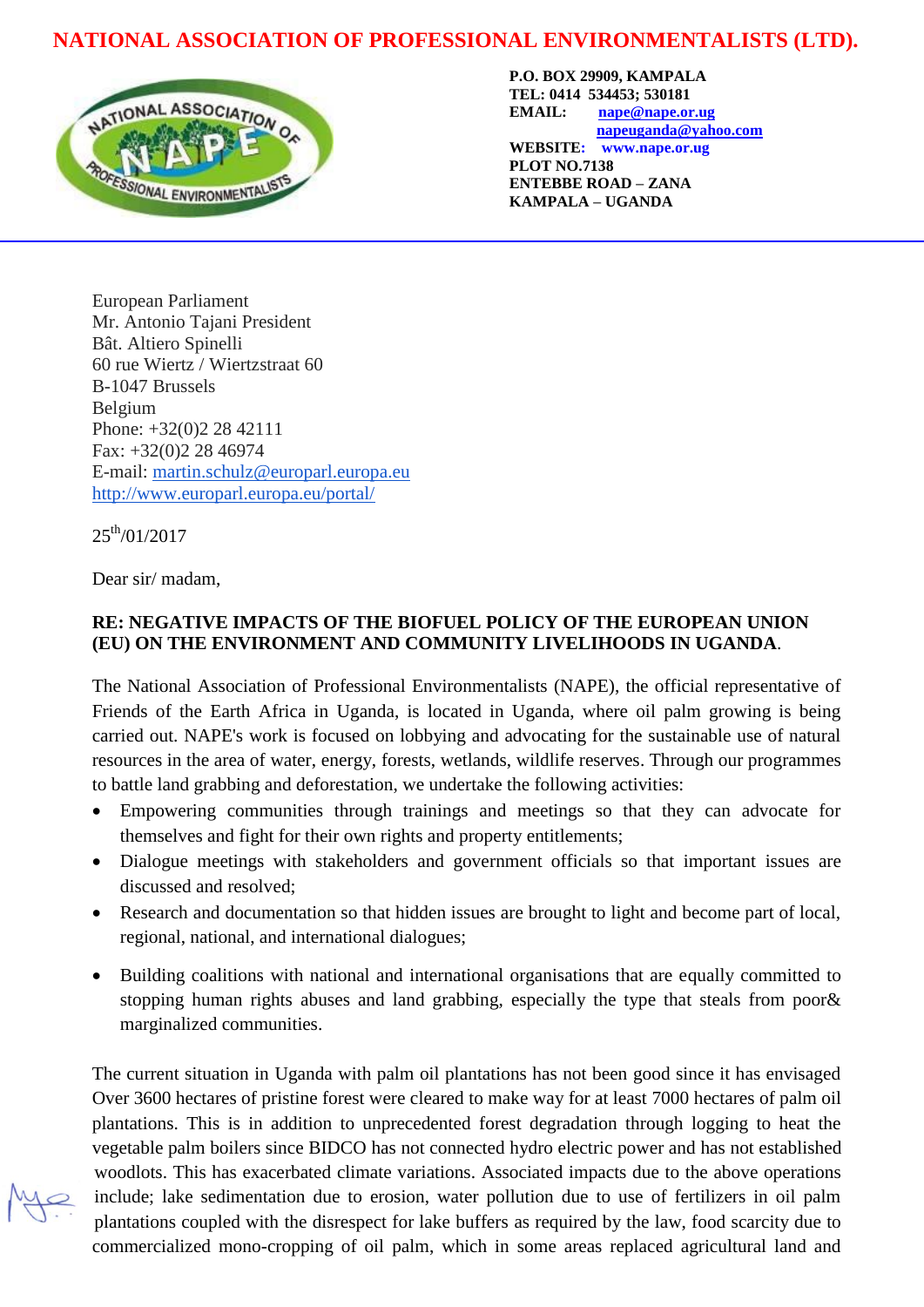community recreational areas. This has also led to alterations of ecosystem functions, rights abuses precedented by land grabbing and climate change impacts.

The EU biofuel policies have impacted on

**Food insecurity**; Biofuels are associated with significant costs that most acutely impact the poor. First, as energy production competes with food for harvests and land, the production of food declines and the price of food goes up being responsible in part for the food crisis. Anyhow million people could feed from it. It is highly questionable to use food to produce energy, whereas elevated carbon emissions have negative effects that will play out over decades and centuries, rising food prices and reduced food production will mean people go hungry, starve and die. To some extent, biofuel policies trade food in the stomach for fuel in the tank. They benefit energy consumers and hurt consumers of food, particularly the poor who devote a large share of their incomes to food.

**Loss of biodiversity**; Fraiture, Giordano and Liao (2008) estimates that an additional 30 million hectares of cropland will be needed to meet food and biofuel demand in 2030. The reduction in natural land will lead to biodiversity loss, which some believe could be more costly at present than global climate change.

**Increase of green house gases**; Far from being carbon neutral, biofuels require energy for the cultivation of feedstock, transportation to refineries, conversion to ethanol in refineries, and transportation to market. Patzek and Pimentel (2005) produced the first life cycle accounting of carbon emissions for biofuel. In doing so, they established the playing field on which biofuels would compete. Their analysis, however, did not account for the cost of scaling up biofuel production, which includes emissions from land conversion and foregone carbon sequestration by natural habitat.

**Deforestation**; 8.8 million of hectares of additional land are needed to fulfill the biofuel targets of the EU. Two thirds (5,9 million hectares) are situated outside the EU, among these 2.1 million hectares of land converted to oil palm plantations in Southeast Asia, half of which occurs at the expense of tropical forest and peatland. In Uganda with the expansions of oil palm plantations, communities have sold off their land but they have not resssetled elsewhere, which implies that when time comes and the oil palm is to be planted, the people will have no alternative of where to stay but to encroach on the forests for settlement and livelihoods.

**Climate change**, Biofuel from vegetable oils or worse than fossil fuel. Palm oil produces three times more climate relevant emissions, soy oil two times.

Another problem is the increasing use of palm oil for biofuel production in the EU. 3,35 million tons of palm oil - the cheapest feedstock – were used for biofuel in 2015. Multinational oil companies like Eni (Italy), Total (France) and Neste Oil (Finnland) constructed or are constructing huge refineries for so called Hydro treated Vegetable Oils (HVO), a new type of biofuel. For HVO, biofuel palm oil is the main feedstock.

The proposal of the EU Commission to "reduce" the target for conventional food based biofuel from 7% in 2020 to 3.8% in 2030 is minimal since the actual (real) biofuel quota in the market is 4. 9%,